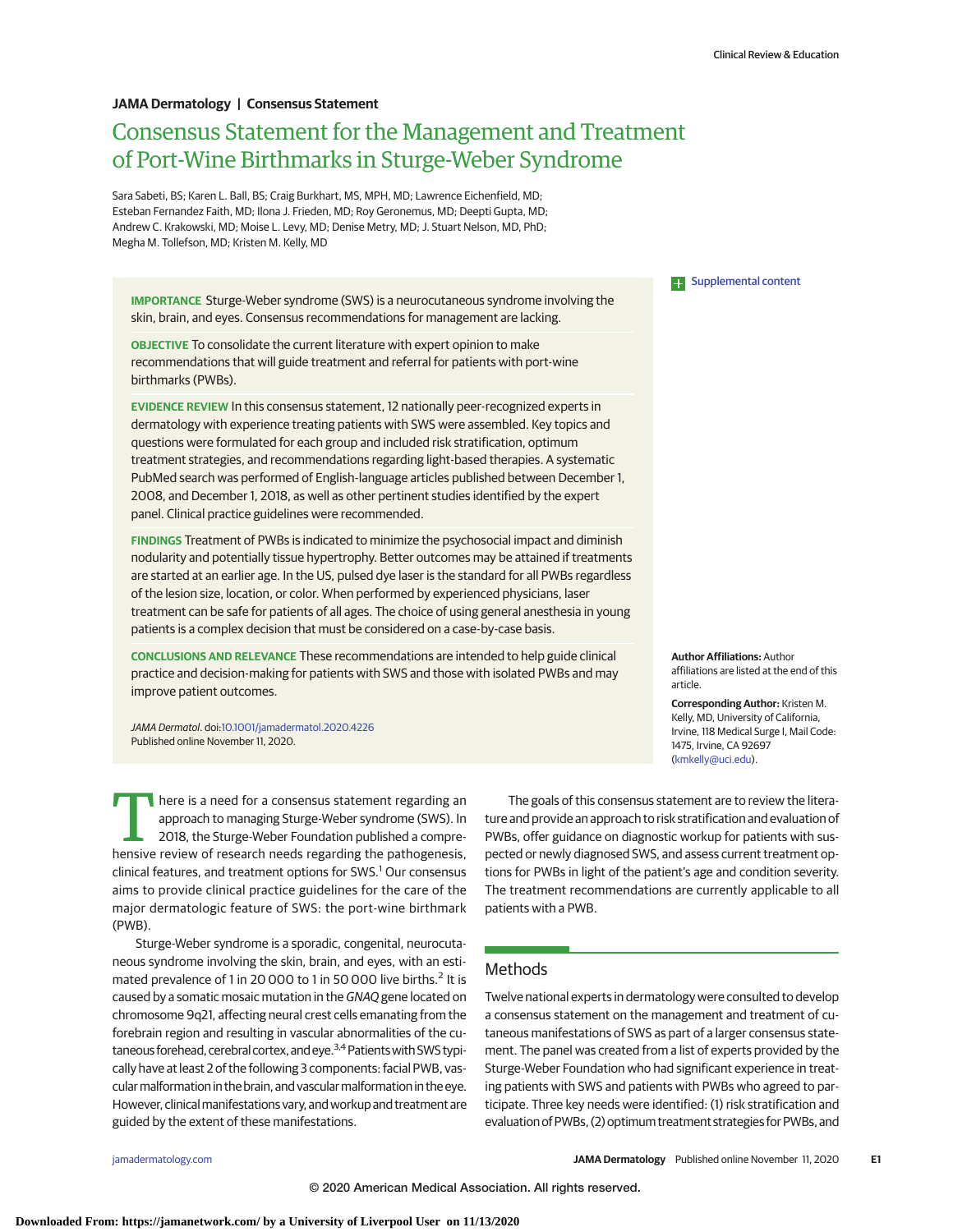## Box. Key Topics for Dermatologic Management and Treatment in SWS

- 1. The characteristic skin manifestation of Sturge-Weber syndrome (SWS) is a port-wine birthmark (PWB), a congenital vascular malformation composed of malformed capillary-like vessels that is present at birth as a typically unilateral, bilateral, or centrally located, well-demarcated, pink to red patch on the face.
- 2. The best timing for evaluation of a facial PWB is at birth.
- 3. There are a number of factors that should be considered regarding treatment, including minimizing the psychosocial impact, diminishing nodularity and, potentially, tissue hypertrophy, and financial considerations for the family.
- 4. In the US, light-based devices are the standard of care for PWB treatments, and pulsed dye laser is considered first line.
- 5. Light-based devices are still first-line treatment for PWBs in patients with skin of color; however, higher rates of adverse effects may be seen than in lighter-skinned patients, mainly dyspigmentation and atrophic scarring. Moderate energy densities, less pulse overlap, and increased cooling are recommended in the treatment of patients with darker skin types to minimize risks.
- 6. There are a number of alternative therapies that have been investigated for PWBs that do not respond to traditional laser and light-based treatments.
- 7. The interval between laser treatments is dependent on a multitude of factors. No optimal interval has been established by scientific evaluation; thus, treatment interval must be tailored to each patient.
- 8. Greater rates of lightening and possible prevention of future darkening and hypertrophy may be attained if treatments are started at an earlier age. The main goal of treatment is to ensure healthy and adequate psychosocial development and minimize the stigma associated with PWBs.
- 9. Pulsed dye laser in young patients is a safe treatment option with a low incidence of permanent complications when performed by an experienced laser surgeon.
- 10.Laser treatments can be associated with significant discomfort. The choice of using general anesthesia is complex, and informed decision-making should be shared with the patients and their parents/guardians.

(3) specific recommendations regarding light-based therapies. The expert group was divided into 4 subgroups that formulated questions to address each topic. An extensive literature review was performed using PubMed for English-language articles published between December 1, 2008, and December 1, 2018, an arbitrarily selected date range, to explore articles within the past 10 years. Articles before 2008 or after 2018 were added by the expert panel based on importance. Search terms included Sturge-Weber syndrome plus the following: clinical presentation, pathogenesis, risk prediction, port-wine birthmark or port-wine stain, diagnostic workup, triage, management, treatment, laser therapy, light-based therapy or treatment, photodynamic therapy, infantile hemangioma, and nevus simplex. A total of 112 articles were identified; 76 were relevant to dermatology. This number was narrowed to 41 articles based on abstract or full-text review and supplemented with 10 additional references identified by the expert panel. Publications were assigned to questions for each key topic and distributed to each subgroup to develop responses and key guidelines, which were consolidated into 10 key topics (Box). One of us (S.S.) drafted the manu-

## **Key Points**

**Question** What are clinical practice guidelines for treatment and management of port-wine birthmarks, including those associated with Sturge-Weber syndrome?

**Findings** In this consensus statement, 10 key recommendations for treatment of port-wine birthmarks were formulated. These recommendations address risk stratification, optimum treatment strategies, and recommendations regarding light-based therapies.

**Meaning** The recommendations provided in this statement may help guide clinical decision-making for these patients.

script and presented it to all 4 subgroups for electronic discussion and modification. The drafts were circulated to the full expert panel and edited multiple times until each participant gave final approval.

## Dermatologic Factors

Key topic 1: The characteristic skin manifestation of SWS is a PWB, a congenital vascular malformation composed of malformed capillary-like vessels that is present at birth as a typically unilateral, bilateral, or centrally located, well-demarcated, pink to red patch on the face.

The best predictor for SWS is a facial PWB involving any part of the forehead, including the upper eyelid and the midline frontonasal prominence (Figure, A).<sup>3</sup> The distribution appears to follow the patterns of embryologic vasculature, challenging the long-held belief of a trigeminal nerve cause. Not all patients with PWBs will develop SWS; however, certain distributions indicate an increased risk. Studies have reported a 7% to 28% risk for SWS in patients with a PWB in what was previously described as a V1 distribution.<sup>6</sup> More recent research has reported that hemifacial, forehead, and median PWB locations are associated with increased SWS risk (Figure, B).<sup>7</sup> Bilateral PWBs or those that extend from the forehead to include the cheek and skin overlying the mandibles have a higher risk of SWS,<sup>8,9</sup> but the forehead location is the strongest independent predictor of SWS risk.<sup>3,5</sup> Port-wine birthmarks in SWS most often involve the lateral forehead and are less commonly localized to the midline forehead, but there are exceptions, as even a small PWB of the midline forehead can be associated with severe neurologic disease.<sup>9</sup>

Facial PWBs persist throughout life and may become darker red or red-purple over time. Particularly when located over the midface, facial PWBs may develop progressive vascular ectasia/ thickening, soft tissue hypertrophy, and proliferative nodules that are prone to bleeding, discomfort, and less commonly, infection.<sup>10</sup> On histologic examination, most such nodules represent vascular ectasias, pyogenic granulomas, or arteriovenous malformations,<sup>11</sup> although other epithelial and mesenchymal hamartomas have been described.<sup>12</sup> Progression may result from both vascular ectasia and specific genetic alterations with PWBs that lead to soft tissue hypertrophy.<sup>13</sup> Progressive changes are uncommon before puberty. Eczematous skin changes (eg, Meyerson phenomenon) have been observed within PWBs earlier in childhood, particularly in children with preexisting atopic dermatitis.<sup>14</sup>

Key topic 2: The best timing for evaluation of a facial PWB is at birth.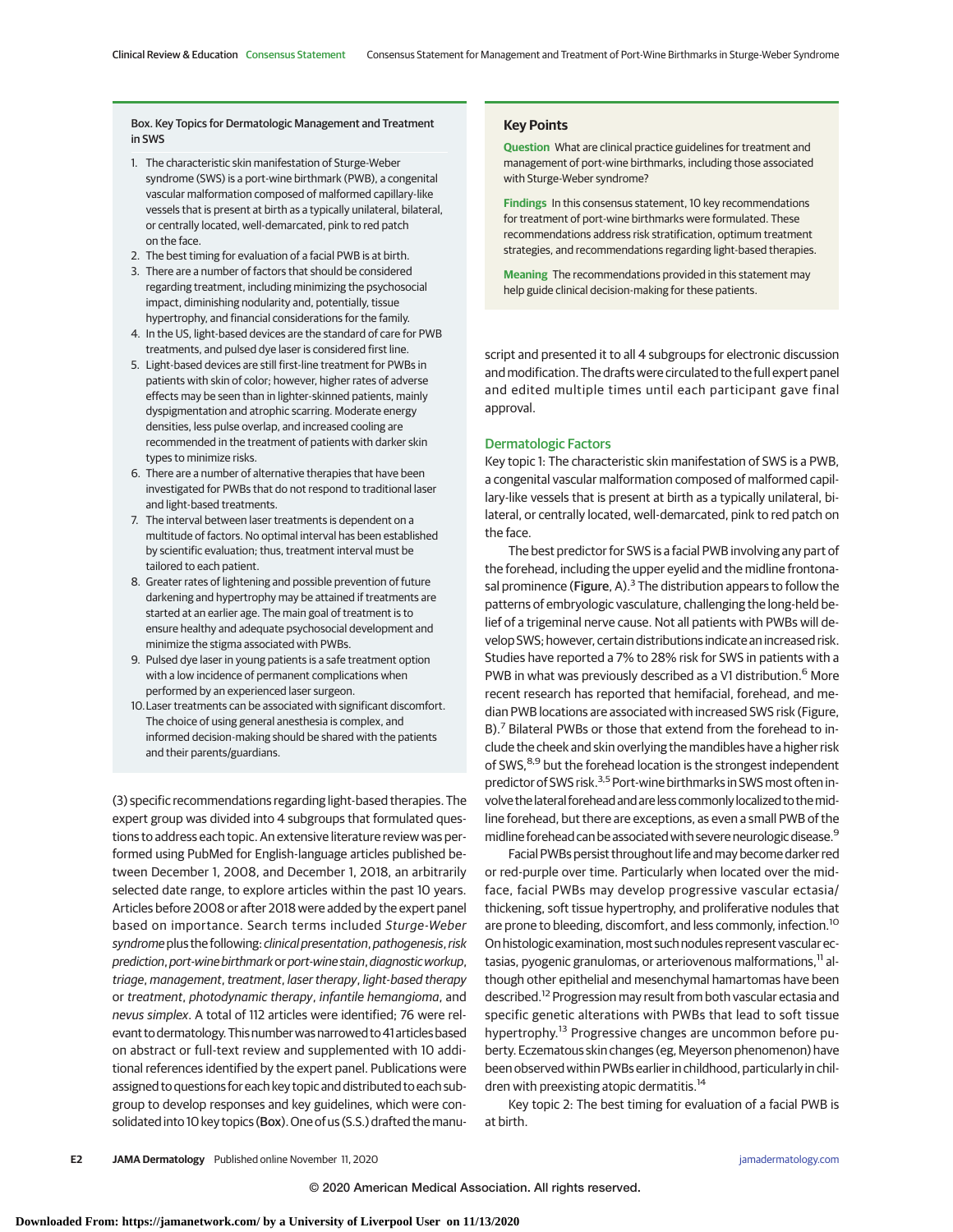### Figure. Port-Wine Birthmarks (PWBs) With the Highest Risk of Sturge-Weber Syndrome



A, Forehead PWB location described by Waelchli et al.<sup>3</sup> B, Forehead, median, and hemifacial PWB locations described by Dutkiewicz et al.<sup>5</sup> Illustration by Sara Sabeti, BS.

Identification of an at-risk facial PWB, especially those involving the forehead, should prompt an eye examination for congenital glaucoma and neurology referral. In cases in which the diagnosis is uncertain, referral to an experienced specialist is appropriate (eAppendix in the [Supplement\)](https://jamanetwork.com/journals/jama/fullarticle/10.1001/jamadermatol.2020.4226?utm_campaign=articlePDF%26utm_medium=articlePDFlink%26utm_source=articlePDF%26utm_content=jamadermatol.2020.4226). Differential diagnoses include segmental infantile hemangioma that may warrant a PHACE (posterior fossa anomalies, hemangioma, arterial anomalies, cardiac anomalies, and eye anomalies) workup or other capillary malformations, such as nevus simplex. Early diagnosis of a PWB affords the option of maximizing early laser treatments, which may be performed without the need for general anesthesia and may improve treatment outcome.<sup>3</sup>

#### Determination of the Optimum Treatment

Key topic 3: There are a number of factors that should be considered regarding treatment, including minimizing the psychosocial impact, diminishing nodularity and, potentially, tissue hypertrophy, and financial considerations for the family.

Patients and parents seek treatment for several reasons, including lesion appearance that affects quality of life, confidence, and self-esteem, among other psychosocial issues.<sup>15</sup> Laser treatments may prevent or treat the proliferative nodules that can develop over time.<sup>16</sup> There is no clear evidence that laser treatment definitively prevents tissue hypertrophy. However, superficial overgrowth may be minimized if adequate vessel removal is achieved. Because laser light is unable to reach deep vessels, PWBs may develop hypertrophy despite treatment.

Key topic 4: In the US, light-based devices are the standard of care for PWB treatment, and pulsed dye laser (PDL) is considered first line.

Pulsed dye laser has the longest history of efficacy and safety for treatment of PWBs, and many studies support this device as the standard.<sup>6,17</sup> For infants, PDL is considered the standard of care in the US. Experienced surgeons can safely perform laser surgery in patients of all ages.

Several other wavelength lasers (532, 755, and 1064 nm) and intense pulsed light have been used for PWB treatment. These techniques can be used for all PWBs but are especially useful for those that have demonstrated PDL resistance. The longer wavelengths (755 and 1064 nm) may help target larger or deeper vessels, such as those in patients with nodular and hypertrophic lesions.<sup>6,18</sup> These devices also target hemoglobin but have a higher risk of damage to nontargeted tissue than PDL. To our knowledge, there have been few or no randomized clinical trials with these alternative devices, and children have not been included in most of the reports. How-

ever, small studies have shown promising results for recalcitrant PWBs.<sup>19,20</sup> The Alexandrite laser is the most commonly used alternative when PDL is inadequate.<sup>21</sup> Long-pulsed Nd:YAG may also be considered but has a particularly narrow margin of safety.<sup>6</sup>

A variety of fractionated ablative devices designed for facial rejuvenation have also been used for PWB treatment. Many of these devices use infrared laser pulses (carbon dioxide, erbium:YAG, and erbium:glass), while others use bipolar radiofrequency ablation to coagulate skin and blood vessels. In small studies combined with PDL, efficacy has been demonstrated with these devices for recalcitrant PWBs.22,23

When discussing the option of laser treatment with families, several factors should be addressed, the first of which is pain control. Topical anesthetics; epidermal cooling methods; injection of local anesthetics; nerve blocks; intramuscular pain medication, such as meperidine; or general anesthesia can minimize discomfort.<sup>16</sup> Multiple factors are involved in choosing the optimal method of pain control for a patient, including but not limited to patient age and state of health, PWB location and extent, availability of methods dependent on practice, surgeon experience, and parent/child preference. Second, adverse effects should be discussed; these are detailed in key topic 10. Third, the family will be faced with financial obligations. Costs may include such factors as professional fees of the laser surgeon, anesthesia fees, and facility fees. The fourth factors are clinical outcomes. Realistic expectations should be set with families as complete PWB clearance is rarely achieved.<sup>24</sup> Pulseddye laser can achieve 50% to 90% clearance, and most patients will have more than 50% lightening.<sup>6</sup> Most patients require 8 to 10 treatments or more for optimal results; however, touch-up treatments are frequently needed even after an initial successful series of lightening. Despite considering the following factors, response is difficult to predict.

Several factors have an effect on treatment response. Patients with lighter skin types have a better treatment response.<sup>25</sup> Portwine birthmarks on the face and neck respond better than those on the extremities,<sup>17</sup> and PWBs on the lateral face respond better than those in the central face.<sup>22,26</sup> Proximal extremity lesions respond better than distal extremity lesions.<sup>17</sup> The eyelids and neck are at higher risk for blistering and scarring, and this possibility should be considered when selecting laser parameters. Based on our experiences, individuals with PWBs associated with SWS may be more resistant to laser. Pink, red, and reticular lesions may respond better than those that are purple and geographic shaped.<sup>17,25</sup> Not unexpectedly, PWBs with overgrowth will show a lesser response than those that are flat, smooth, and not associated with contour change.<sup>6,17</sup>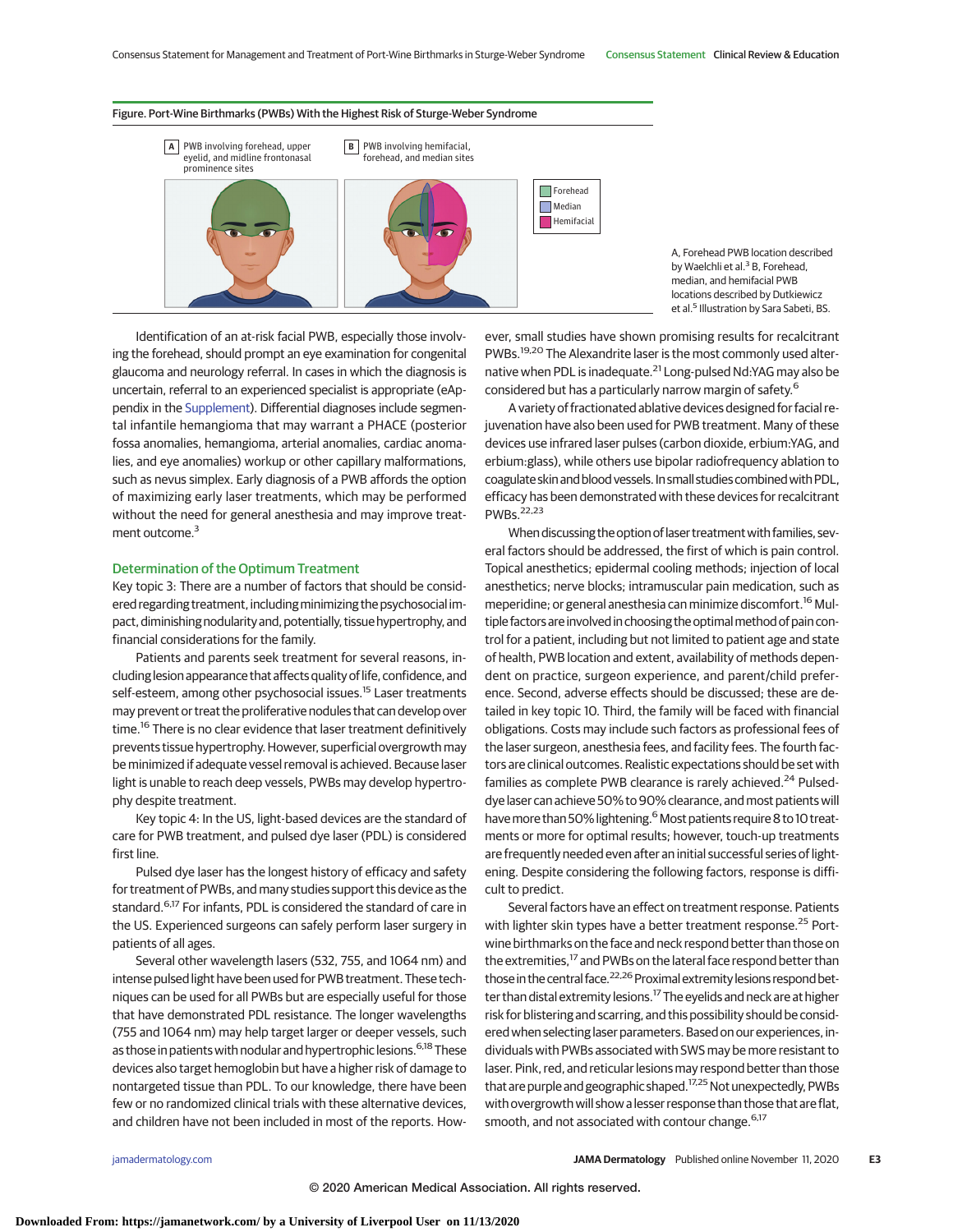Fifth, psychosocial consequences should be discussed. It is important that the short- and long-term well-being of the patient from a psychosocial perspective is considered and, above all else, the patient's safety.

Key topic 5: Light-based devices are still first-line treatment for PWBs in patients with skin of color; however, higher rates of adverse effects may be seen than in lighter-skinned patients, mainly dyspigmentation and atrophic scarring. Moderate energy densities, less pulse overlap, and increased cooling are recommended in the treatment of patients with darker skin types to minimize risks.

Port-wine birthmarks occur in patients with all skin types, and this is probably the greatest factor influencing treatment.While limited clinical studies exist for certain races/ethnicities, specifically East Asian and Indian patients, and in certain skin types, particularly Fitzpatrick skin types V and VI, a few studies provide insight for pigmented skin. In one study, PDL was used successfully in Indian patients without permanent adverse effects, although the lightening achieved was modest.<sup>27</sup> This study included 74 flat, nonhypertrophic PWBs with a mean of 7.3 treatment sessions and 24 hypertrophic PWBs with a mean of 8.5 treatment sessions. The mean lightening achieved was 54% in nonhypertrophic lesions and 40% in hypertrophic lesions.27 In East Asian populations, PDL has also been used safely and successfully. While the percentage of improvement varies, reported results are slightly better than those in the aforementioned Indian study with fewer treatment sessions. In 239 Korean patients, 51.9% showed a good to excellent response, defined as greater than 51% clearance, after a mean of 4.29 sessions.<sup>28</sup> In a study of 848 Chinese patients, a 69.9% response was achieved after a mean of 6.2 sessions.<sup>29</sup> This study also underscored the importance of patient age in treatment response, with a 93.9% response rate reported in children treated during the first year of life and only a 25% response rate in adults treated when they were older than 50 years.

While patients with darker skin types can experience improvement in their PWBs, they are also at higher risk of persistent dyspigmentation, atrophy, and scarring.<sup>17,21</sup> In general, moderate fluences, less pulse overlap, and increased cooling are recommended in treating patients with skin of color, and patients should be counseled that transient hyperpigmentation is common.<sup>27</sup>

Key topic 6: There are a number of alternative therapies that have been investigated for PWBs that do not respond to traditional laser and light-based treatments.

Alternatives to laser or intense pulsed light therapy can be divided into 4 groups: (1) adjuvant medications, (2) photodynamic therapy, (3) surgery, and (4) corrective cover-up. There are currently no adjunctive medical therapies that have demonstrated consistent impressive efficacy for PWBs.<sup>30,31</sup> Several small studies have reported some benefit for PDL plus topical imiquimod vs PDL alone.<sup>30</sup> Similarly, a few small studies and case reports demonstrated some benefit of topical rapamycin as an adjunct with PDL<sup>32,33</sup> but no consistent benefit over PDL alone. Photodynamic therapy involves the intravenous administration of a photosensitizer (various forms of porphyrin) followed by exposure to a light source, producing intravascular singlet oxygen molecules that destroy local tissue. Although photodynamic therapy is not currently performed in the US, studies from China have shown promising results.<sup>34-36</sup> Approximately 20% of patients experience hyperpigmentation and scarring. However, melanin does not influence the efficacy of photodynamic therapy, so this treatment can be performed in patients of all skin types, although patients with darker skin types will still be more susceptible to pigmentary change post treatment.<sup>6,17</sup> Surgery can be used to selectively debulk thick PWBs or lip hypertrophy, remove larger nodules, or completely remove small lesions in which the resulting surgical scar is acceptable to the patient. A variety of corrective cover-up products and concealers are available for dermatologic conditions and can be used in patients with PWBs.

## Laser and Light-Based Therapies

Key topic 7: The interval between laser treatments is dependent on a multitude of factors. No optimal interval has been established by scientific evaluation; thus, treatment interval must be tailored to each patient.

The interval between laser sessions depends on age, skin type, PWB location, pain tolerance, and presence of hypertrophy, nodules, or blebs. The interval is also influenced by resolution of prior purpura and/or hyperpigmentation, convenience, financial limitations, and potential restriction of activities after treatments. Only a few small studies in infants have analyzed the interval between PDL treatment sessions ranging from 2 weeks to 3 months.<sup>37,38</sup> These studies do not provide a clear recommendation on shorter vs longer intervals, although a subset of patients appears to benefit from shorter intervals. These studies have demonstrated the safety of PDL when performed at short intervals.

In older children, adolescents, and adults, it is uncertainwhether there is an optimal timing interval between treatments. A small pilot study in adults suggested that 2-week treatment intervals resulted in greater lightening compared with 6-week intervals.<sup>39</sup> Other studies have failed to show this benefit.<sup>40</sup> While shown to be safe, shorter treatment intervals may result in a higher incidence of undesirable effects, especially in patients with darker skin who often benefit from longer intervals to avoid postinflammatory hyperpigmentation. It is also important to allow purpura to heal before treating again because the increased chromophore can heighten the risk of adverse effects.

Key topic 8: Greater rates of lightening and possible prevention of future darkening and hypertrophy may be attained if treatments are started at an earlier age. The main goal of treatment is to ensure healthy and adequate psychosocial development and minimize the stigma associated with PWBs.

Based on expert observations and limited studies, treatment of PWBs at an earlier age, particularly in the first year of life, results in better outcomes. Factors associated with improved prognosis in young children include proportionately smaller PWBs, more superficial and smaller blood vessels, and less melanin as a competing chromophore for PDL. Liu et al<sup>41</sup> found greater efficacy when treatments were started before age 6 years.Other studies have reported better responses in infants younger than 1 year, particularly with smaller PWBs (<20 cm). $3,42-44$  However, these studies are limited by their retrospective design and relatively short follow-up periods. Larger case-control studies are needed to support this observation.

Current laser technology is less successful in reverting progressive PWB changes of darkening, hypertrophy, and nodularity. Thus, performing laser treatment in early childhood may prevent or minimize these changes. Limited retrospective studies support the concept that early treatment inhibits progression; however,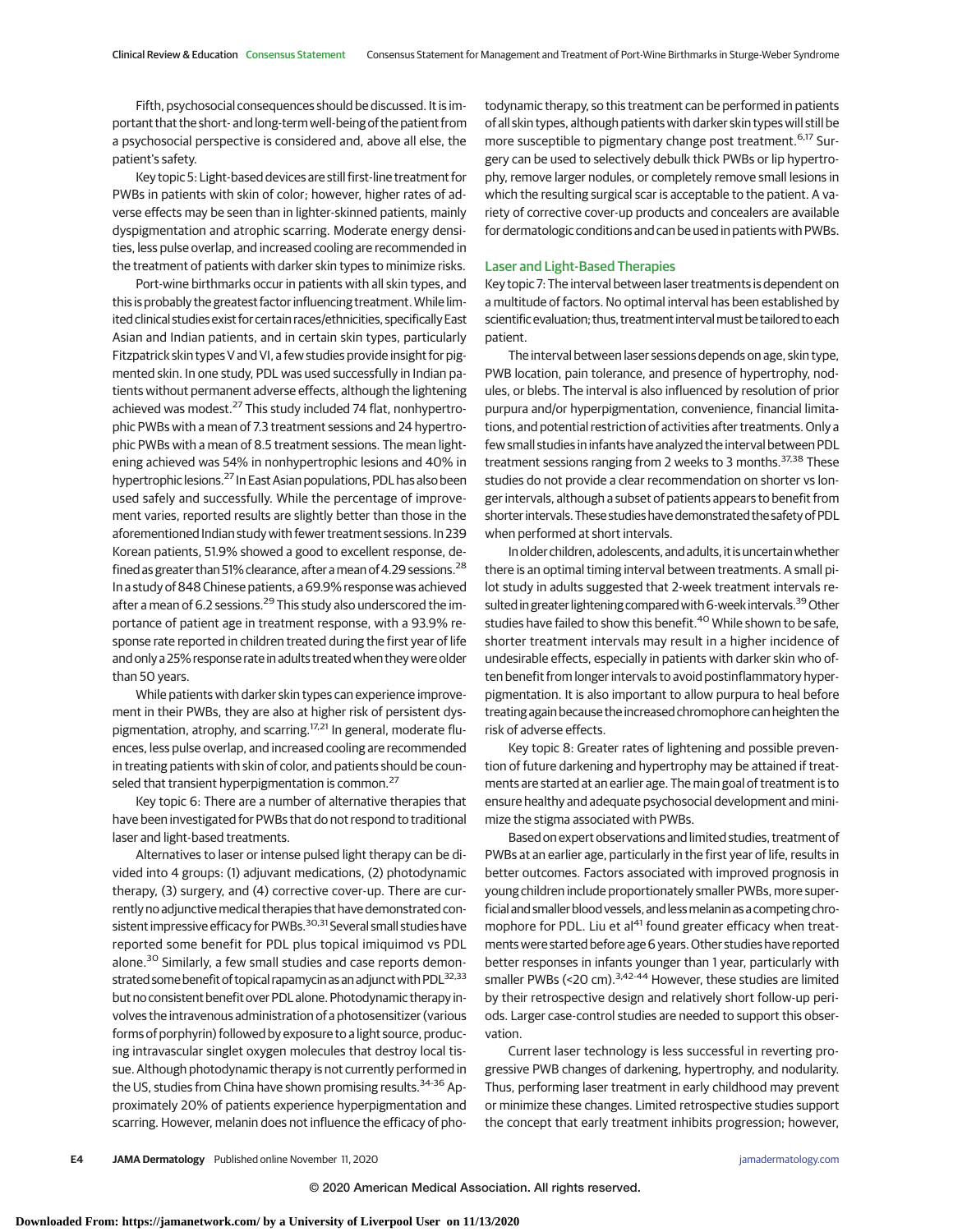longitudinal studies are needed.<sup>45,46</sup> It has been shown that patients aged 7 to 16 years with facial differences, including PWBs, experience impaired health-related quality of life.<sup>47</sup> The negative impact in the child's psychosocial development and quality of life is one of the main reasons to pursue early treatment. This impact may be diminished when lightening of the PWB is attained at an earlier age.

Key topic 9: Pulsed dye laser in young patients is a safe treatment option with a low incidence of permanent complications when performed by an experienced laser surgeon.

The risks associated with laser treatment of PWBs can be categorized in 2 groups: risks inherent to the procedure and risks associated with the method of analgesia. The latter is discussed with the next key topic. The risks associated with PDL are focused on here because it is the most widely used and safest treatment option in infants and toddlers, particularly when compared with longer-wavelength vascular lasers. The safety and tolerance of PDL was also improved with the addition of cooling technology. Immediate treatment effects include erythema and purpura, which has traditionally been considered the desired clinical end point. The risk of complications has been reported to be less than 10%, and most complications are temporary.<sup>41</sup> Swelling may occur, which in most patients is mild except in the periorbital or lip area. Dyspigmentation may occur in response to direct epidermal and melanocyte damage and is most common in patients with darker skin types, tanned skin, and recent sun exposure. Sun protection is advised before and after treatments. Temporary blistering may occur. Erosions, ulcerations, and secondary infection are rare when appropriate laser settings are used and adequate postprocedure skin care is followed. Permanent scarring, both atrophic and hypertrophic, is one of the most serious potential complications of PDL but has an estimated incidence below 1%.41,48,49 In addition, PDL treatment over hair-bearing areas may cause hair loss, which is typically temporary but can be permanent in an estimated 1.5% to 2.6% of cases.<sup>50</sup>

The most serious potential complication resulting directly from PDL is ocular damage, especially when the periorbital area is treated. Appropriate use of corneoscleral eye shields is mandatory when treating the skin within the orbital rim.Laser-specificeye shieldsmay be used when treating outside the orbital rim. Special care must be taken when PDL is performed without sedation, as young patients may move in response to the discomfort. Securing the patient's position and ensuring eye protection is crucial when treating infants and toddlers. Parents, nursing staff, and the laser surgeon must also wear adequate protective eyewear.

Key topic 10: Laser treatments can be associated with significant discomfort. The choice of using general anesthesia is complex, and informed decision-making should be shared with the patients and their parents/guardians.

An important factor to consider when treating younger patients is the pain and discomfort associated with laser treatments. While treatment of small and moderate-size lesions is fast and generally well tolerated, patients with larger PWBs may experience significant discomfort, in which case topical anesthesia or sedation may be considered. Topical anesthetics, including lidocaine preparations, can be used safely, but there is a risk of methemoglobinemia, especially in infants.<sup>16</sup> Published guidelines regarding topical anesthesia should be followed if this option is chosen.<sup>51</sup>

General anesthesia requires careful consideration given the potential risks and higher cost. General anesthesia carries a risk of cardiorespiratory complications, which is highest in the neonatal period and decreases with age.<sup>52,53</sup> It is common practice to wait until the infant is at least age 6 months to use general anesthesia for elective procedures, but procedures before this age can be performed without general anesthesia. Anesthesia should be administered by clinicians specialized in pediatric care to reduce the risk of perioperative morbidity. The risk of neurotoxicity with potential long-term negative effects on neurologic development has gained recent attention.<sup>54</sup> The US Food and Drug Administration advises caution in patients younger than 3 years requiring repeated use of general anesthesia and sedation during surgeries or procedures, which is relevant to the management of PWBs as multiple treatments early in life are often performed. The warning was based predominantly on preclinical data, and ongoing trials may help to further clarify this risk.<sup>54</sup> Until more information is available, the decision to use general anesthesia or sedation must be carefully considered.

When general anesthesia or sedation is not used, young infants have an advantage over toddlers. Pulsed dye laser treatment without general anesthesia is more safely and efficiently performed in infants since the area of involvement is proportionally smaller and the patient's position and eye protection can be secured more easily.<sup>55</sup> Nevertheless, the potential impact of painful procedures must be carefully weighed. Noxious stimuli early in life may lead to short-term and possibly long-term effects in behavior, particularly toward medical care.<sup>56</sup> Parental stress and satisfaction must also be considered when making this decision.

# **Conclusions**

This consensus statement provides expert consensus on identification and risk stratification, optimal treatment strategies, and recommendations for light-based therapies for patients with PWBs. These recommendations are intended to help guide clinical practice and decision-making for patients with SWS and those with isolated PWBs and may improve patient outcomes.

#### ARTICLE INFORMATION

**Accepted for Publication:** September 8, 2020. **Published Online:** November 11, 2020. doi[:10.1001/jamadermatol.2020.4226](https://jamanetwork.com/journals/jama/fullarticle/10.1001/jamadermatol.2020.4226?utm_campaign=articlePDF%26utm_medium=articlePDFlink%26utm_source=articlePDF%26utm_content=jamadermatol.2020.4226)

**Author Affiliations:** Department of Dermatology, University of California, Irvine School of Medicine, Irvine (Sabeti, Kelly); The Sturge-Weber Foundation, Houston, Texas (Ball); Department of Dermatology, University of North Carolina, Chapel Hill (Burkhart); Department of Pediatric and Adolescent Dermatology, University of California, San Diego (Eichenfield); Department of Pediatric and Adolescent Dermatology, Rady Children's Hospital, San Diego, California (Eichenfield); Division of Dermatology, Department of Pediatrics, Nationwide Children's Hospital, Columbus, Ohio (Fernandez Faith); Division of Dermatology,

Department of Pediatrics, The Ohio State University College of Medicine, Columbus (Fernandez Faith); Department of Dermatology, School of Medicine, University of California, San Francisco (Frieden); Department of Dermatology, New York University School of Medicine, New York (Geronemus); Laser & Skin Surgery Center of New York, New York (Geronemus); Department of Pediatrics, Division of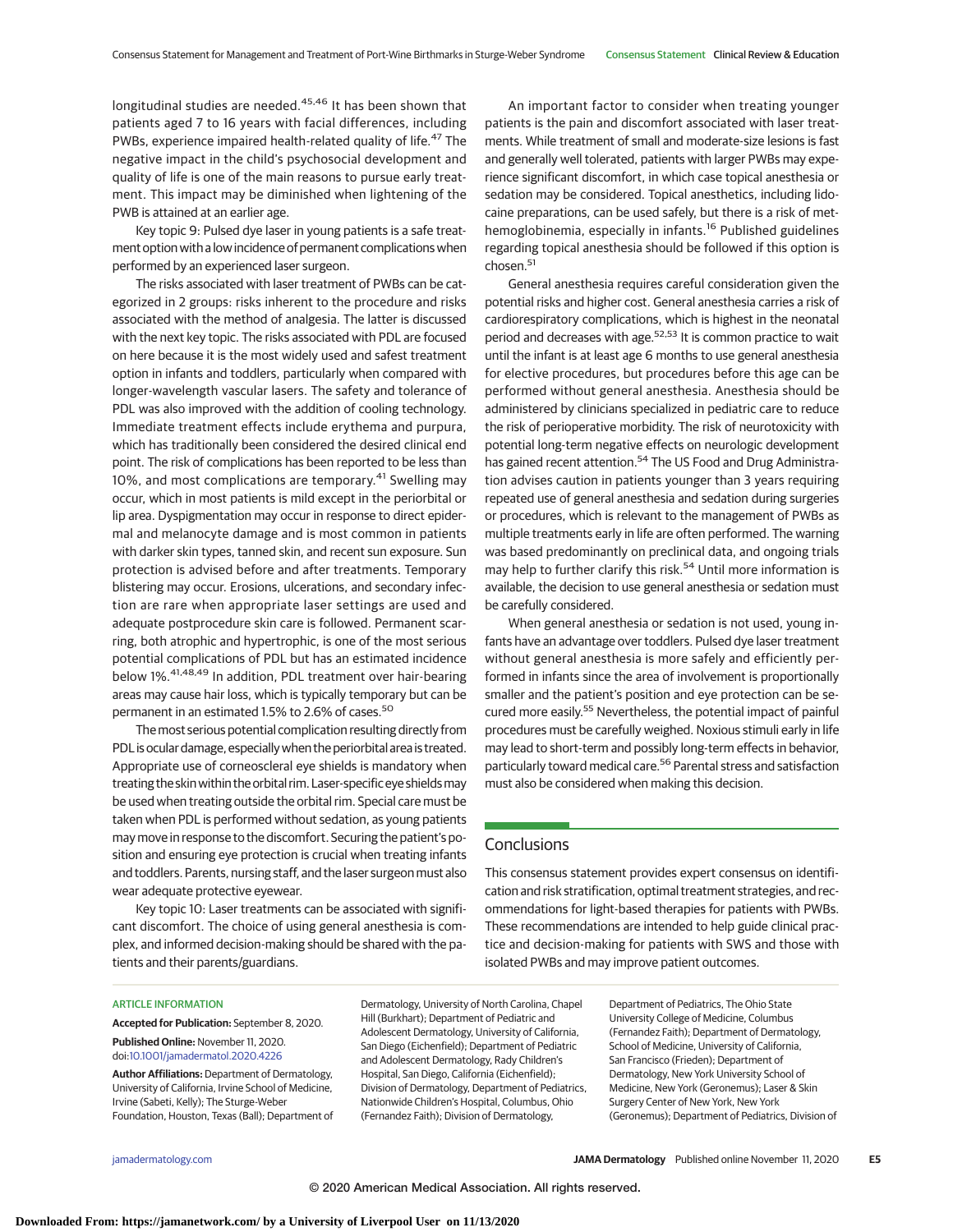Dermatology, Seattle Children's Hospital/University of Washington School of Medicine, Seattle (Gupta); Department of Dermatology, St Luke's University Health Network, Easton, Pennsylvania (Krakowski); Pediatric and Adolescent Dermatology, Dell Children's Medical Center, Austin, Texas (Levy); Department of Pediatrics, Dell Medical School, University of Texas at Austin (Levy); Department of Medicine, Division of Dermatology, Dell Medical School, University of Texas at Austin (Levy); Department of Dermatology, Baylor College of Medicine, Houston, Texas (Metry); Department of Surgery, Beckman Laser Institute and Medical Clinic, University of California, Irvine (Nelson); Department of Biomedical Engineering, Beckman Laser Institute and Medical Clinic, University of California, Irvine (Nelson); Department of Dermatology and Pediatrics, Mayo Clinic, Rochester, Minnesota (Tollefson).

**Author Contributions:** Ms Sabeti and Dr Kelly had full access to all of the data in the study and take responsibility for the integrity of the data and the accuracy of the data analysis.

Concept and design: Sabeti, Ball, Burkhart, Fernandez Faith, Frieden, Geronemus, Krakowski, Metry, Nelson, Tollefson, Kelly. Acquisition, analysis, or interpretation of data:

Sabeti, Burkhart, Eichenfield, Fernandez Faith, Geronemus, Gupta, Krakowski, Levy, Metry, Kelly. Drafting of the manuscript: Sabeti, Burkhart, Fernandez Faith, Geronemus, Krakowski, Levy, Metry, Nelson, Tollefson, Kelly.

Critical revision of the manuscript for important intellectual content: Sabeti, Ball, Burkhart, Eichenfield, Fernandez Faith, Frieden, Geronemus, Gupta, Krakowski, Levy, Metry, Kelly. Obtained funding: Sabeti.

Administrative, technical, or material support: Sabeti, Ball, Burkhart, Geronemus, Krakowski, Levy, Nelson.

Supervision: Sabeti, Krakowski, Levy, Kelly.

**Conflict of Interest Disclosures:** Ms Sabeti reported receiving grants from the Sturge-Weber Foundation during the conduct of the study. Dr Frieden reported receiving personal fees from Pfizer, Venthera Biobridge, Nobel Pharmaceuticals, and Novartis outside the submitted work. Dr Kelly reported receiving personal fees from IQVIA, Shanghai Fudan-Zhangjiang Bio-Pharmaceutical Co Ltd, and Sciton; grants and other support from Sturge-Weber Foundation; nonfinancial support from Michaelson Diagnostics; and grants and other support from Allergan during the conduct of the study; other support from R2Derm outside the submitted work; and serving as an unpaid board member for the American Society for Laser Medicine and Surgery. No other disclosures were reported.

**Funding/Support:** This study was supported by the Sturge-Weber Foundation.

**Role of the Funder/Sponsor:** The Sturge-Weber Foundation played a role in the design and conduct of the study; collection, management, analysis, and interpretation of the data; preparation, review, or approval of the manuscript; and decision to submit the manuscript for publication.

**Meeting Presentation:** This paper was presented at the American Society for Laser Medicine and Surgery (ASLMS) 2020 virtual Annual Conference. **Additional Information:** The figure was created with Avatarmaker.com for facial figure and with the Notability application for illustration.

## **REFERENCES**

**1**. De la Torre AJ, Luat AF, Juhász C, et al. A multidisciplinary consensus for clinical care and research needs for Sturge-Weber syndrome. Pediatr Neurol. 2018;84:11-20. doi[:10.1016/j.pediatrneurol.](https://dx.doi.org/10.1016/j.pediatrneurol.2018.04.005) [2018.04.005](https://dx.doi.org/10.1016/j.pediatrneurol.2018.04.005)

**2**. Shirley MD, Tang H, Gallione CJ, et al. Sturge-Weber syndrome and port-wine stains caused by somatic mutation in GNAQ. N Engl J Med. 2013;368(21):1971-1979. doi[:10.1056/NEJMoa1213507](https://dx.doi.org/10.1056/NEJMoa1213507)

**3**. Waelchli R, Aylett SE, Robinson K, Chong WK, Martinez AE, Kinsler VA. New vascular classification of port-wine stains: improving prediction of Sturge-Weber risk. Br J Dermatol. 2014;171(4):861- 867. doi[:10.1111/bjd.13203](https://dx.doi.org/10.1111/bjd.13203)

**4**. Rosser T. Neurocutaneous disorders. Continuum (Minneap Minn). 2018;24(1, Child Neurology):96-129. doi[:10.1212/CON.0000000000000562](https://dx.doi.org/10.1212/CON.0000000000000562)

**5**. Dutkiewicz AS, Ezzedine K, Mazereeuw-Hautier J, et al; Groupe de Recherche Clinique en Dermatologie Pédiatrique. A prospective study of risk for Sturge-Weber syndrome in children with upper facial port-wine stain. J Am Acad Dermatol. 2015;72(3):473-480. doi[:10.1016/j.jaad.2014.11.009](https://dx.doi.org/10.1016/j.jaad.2014.11.009)

**6**. Brightman LA, Geronemus RG, Reddy KK. Laser treatment of port-wine stains. Clin Cosmet Investig Dermatol. 2015;8:27-33. doi[:10.2147/CCID.S53118](https://dx.doi.org/10.2147/CCID.S53118)

**7**. Zallmann M, Leventer RJ, Mackay MT, Ditchfield M, Bekhor PS, Su JC. Screening for Sturge-Weber syndrome: a state-of-the-art review. Pediatr Dermatol. 2018;35(1):30-42. doi[:10.1111/pde.13304](https://dx.doi.org/10.1111/pde.13304)

**8**. Kaseka ML, Bitton JY, Décarie JC, Major P. Predictive factors for epilepsy in pediatric patients with Sturge-Weber syndrome. Pediatr Neurol. 2016; 64:52-58. doi[:10.1016/j.pediatrneurol.2016.08.009](https://dx.doi.org/10.1016/j.pediatrneurol.2016.08.009)

**9**. Dymerska M, Kirkorian AY, Offermann EA, Lin DD, Comi AM, Cohen BA. Size of facial port-wine birthmark may predict neurologic outcome in Sturge-Weber syndrome.J Pediatr. 2017;188:205- 209.e1. doi[:10.1016/j.jpeds.2017.05.053](https://dx.doi.org/10.1016/j.jpeds.2017.05.053)

**10**. Higueros E, Roe E, Granell E, Baselga E. Sturge-Weber syndrome: a review. Actas Dermosifiliogr. 2017;108(5):407-417. doi[:10.1016/j.ad.](https://dx.doi.org/10.1016/j.ad.2016.09.022) [2016.09.022](https://dx.doi.org/10.1016/j.ad.2016.09.022)

**11**. Chen D, Hu XJ, Lin XX, et al. Nodules arising within port-wine stains: a clinicopathologic study of 31 cases. Am J Dermatopathol. 2011;33(2):144-151. doi[:10.1097/DAD.0b013e3181e169f5](https://dx.doi.org/10.1097/DAD.0b013e3181e169f5)

**12**. Sanchez-Carpintero I, Mihm MC, Mizeracki A, Waner M, North PE. Epithelial and mesenchymal hamartomatous changes in a mature port-wine stain: morphologic evidence for a multiple germ layer field defect. J Am Acad Dermatol. 2004;50 (4):608-612. doi[:10.1016/j.jaad.2003.04.002](https://dx.doi.org/10.1016/j.jaad.2003.04.002)

**13**. Nguyen V, Hochman M, Mihm MC Jr, Nelson JS, Tan W. The pathogenesis of port wine stain and Sturge Weber syndrome: complex interactions between genetic alterations and aberrant MAPK and PI3K activation. Int J Mol Sci. 2019;20(9):E2243. doi[:10.3390/ijms20092243](https://dx.doi.org/10.3390/ijms20092243)

**14**. Fonder MA, Mamelak AJ, Kazin RA, Cohen BA. Port-wine-stain-associated dermatitis: implications for cutaneous vascular laser therapy. Pediatr Dermatol. 2007;24(4):376-379. doi[:10.1111/j.1525-](https://dx.doi.org/10.1111/j.1525-1470.2007.00453.x) [1470.2007.00453.x](https://dx.doi.org/10.1111/j.1525-1470.2007.00453.x)

**15**. Hagen SL, Grey KR, Korta DZ, Kelly KM. Quality of life in adults with facial port-wine stains. J Am Acad Dermatol. 2017;76(4):695-702. doi[:10.1016/](https://dx.doi.org/10.1016/j.jaad.2016.10.039) [j.jaad.2016.10.039](https://dx.doi.org/10.1016/j.jaad.2016.10.039)

**16**. Shahriari M, Makkar H, Finch J. Laser therapy in dermatology: kids are not just little people. Clin Dermatol. 2015;33(6):681-686. doi[:10.1016/](https://dx.doi.org/10.1016/j.clindermatol.2015.09.010) [j.clindermatol.2015.09.010](https://dx.doi.org/10.1016/j.clindermatol.2015.09.010)

**17**. Updyke KM, Khachemoune A. Port-wine stains: a focused review on their management. [J Drugs](https://www.ncbi.nlm.nih.gov/pubmed/29141064) Dermatol[. 2017;16\(11\):1145-1151.](https://www.ncbi.nlm.nih.gov/pubmed/29141064)

**18**. Izikson L, Nelson JS, Anderson RR. Treatment of hypertrophic and resistant port wine stains with a 755 nm laser: a case series of 20 patients. Lasers Surg Med. 2009;41(6):427-432. doi[:10.1002/lsm.](https://dx.doi.org/10.1002/lsm.20793) [20793](https://dx.doi.org/10.1002/lsm.20793)

**19**. McGill DJ, MacLaren W, Mackay IR. A direct comparison of pulsed dye, alexandrite, KTP and Nd:YAG lasers and IPL in patients with previously treated capillary malformations. Lasers Surg Med. 2008;40(6):390-398. doi[:10.1002/lsm.20638](https://dx.doi.org/10.1002/lsm.20638)

**20**. Tierney EP, Hanke CW. Alexandrite laser for the treatment of port wine stains refractory to pulsed dye laser. Dermatol Surg. 2011;37(9):1268-1278. doi[:10.1111/j.1524-4725.2011.02079.x](https://dx.doi.org/10.1111/j.1524-4725.2011.02079.x)

**21**. Carlsen BC, Wenande E, Erlendsson AM, Faurschou A, Dierickx C, Haedersdal M. A randomized side-by-side study comparing alexandrite laser at different pulse durations for port wine stains. Lasers Surg Med. 2017;49(1):97-103. doi[:10.1002/lsm.22532](https://dx.doi.org/10.1002/lsm.22532)

**22**. Bae YC, Alabdulrazzaq H, Brauer JA, Geronemus RG. Treatment of recalcitrant port-wine stains (PWS) using a combined pulsed dye laser (PDL) and radiofrequency (RF) energy device. J Am Acad Dermatol. 2017;76(2):321-326. doi[:10.1016/](https://dx.doi.org/10.1016/j.jaad.2016.03.004) [j.jaad.2016.03.004](https://dx.doi.org/10.1016/j.jaad.2016.03.004)

**23**. Toren KL, Marquart JD. Fractional thermoablation using an erbium-doped yttrium aluminum garnet fractionated laser for the treatment of pulsed dye laser-resistant port wine stain birthmarks. Dermatol Surg. 2011;37(12):1791- 1794. doi[:10.1111/j.1524-4725.2011.02160.x](https://dx.doi.org/10.1111/j.1524-4725.2011.02160.x)

**24**. Groopman J. The Anatomy of Hope: How People Prevail in the Face of Illness. Random House Publishing Group; 2003.

**25**. Fitzpatrick RE, Lowe NJ, Goldman MP, Borden H, Behr KL, Ruiz-Esparza J. Flashlamp-pumped pulsed dye laser treatment of port-wine stains. J Dermatol Surg Oncol. 1994;20(11):743-748. doi[:10.1111/j.1524-4725.1994.tb03197.x](https://dx.doi.org/10.1111/j.1524-4725.1994.tb03197.x)

**26**. Yu W, Ma G, Qiu Y, et al. Why do port-wine stains (PWS) on the lateral face respond better to pulsed dye laser (PDL) than those located on the central face? J Am Acad Dermatol. 2016;74(3):527- 535. doi[:10.1016/j.jaad.2015.08.026](https://dx.doi.org/10.1016/j.jaad.2015.08.026)

**27**. Khandpur S, Sharma VK. Assessment of efficacy of the 595-nm pulsed dye laser in the treatment of facial port-wine stains in Indian patients. Dermatol Surg. 2016;42(6):717-726. doi[:10.1097/DSS.0000000000000723](https://dx.doi.org/10.1097/DSS.0000000000000723)

**28**. Woo SH, Ahn HH, Kim SN, Kye YC. Treatment of vascular skin lesions with the variable-pulse 595 nm pulsed dye laser. Dermatol Surg. 2006;32(1):41- 48. doi[:10.1097/00042728-200601000-00007](https://dx.doi.org/10.1097/00042728-200601000-00007)

**29**. Shi W, Wang J, Lin Y, et al. Treatment of port wine stains with pulsed dye laser: a retrospective study of 848 cases in Shandong Province, People's